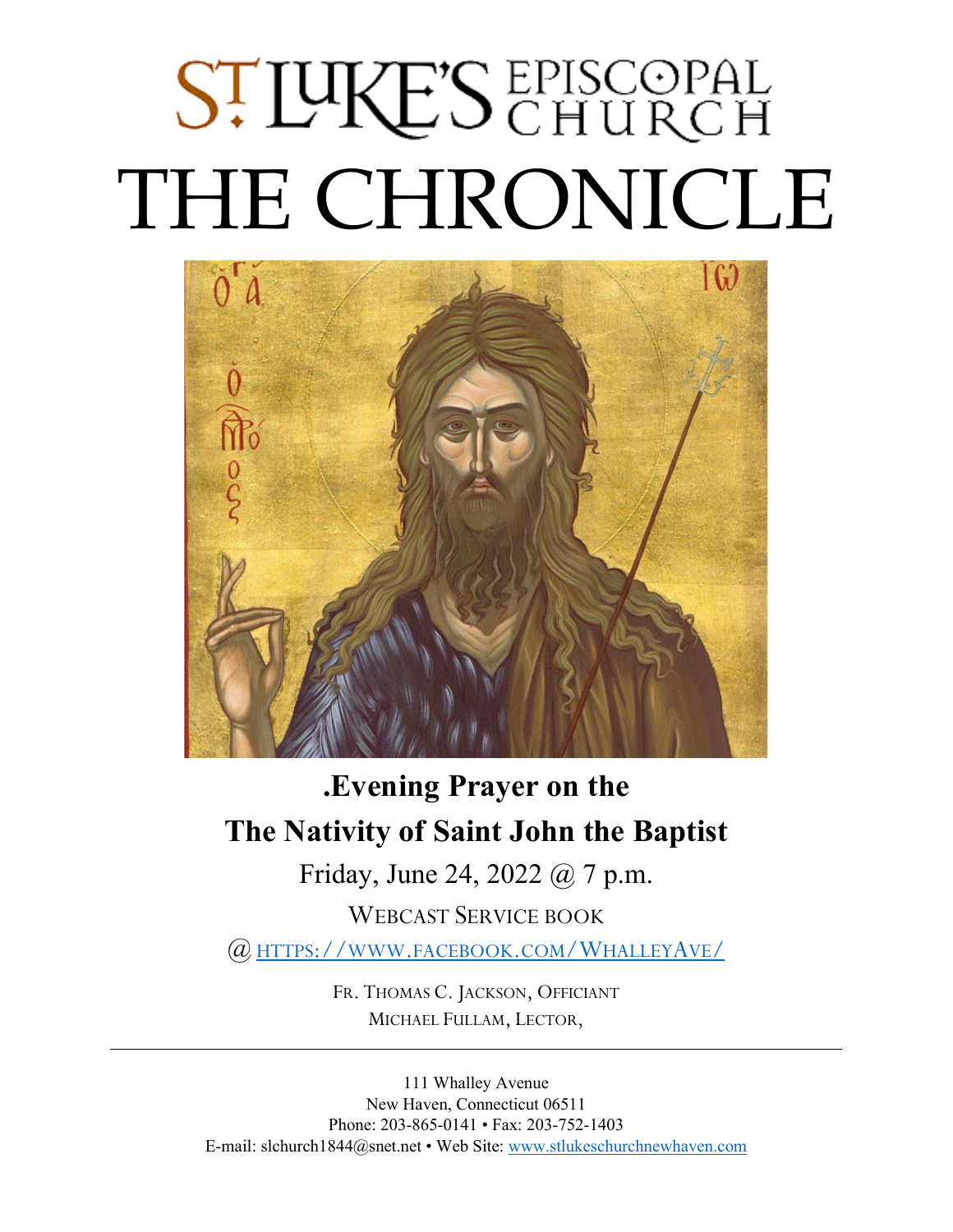#### **The Nativity of Saint John the Baptist**



We learn about John the Baptist from references to his birth in the first chapter of Luke, references to his preaching and his martyrdom in the Gospels, and references in Josephus to his preaching and martyrdom, references which are consistent with the New Testament ones.

According to the Jewish historian Josephus, John the Baptist was a Jewish preacher in the time of Pontius Pilate (AD 26-36). He called the people to repentance and to a renewal of their covenant relation with God. He was imprisoned and eventually put to death by Herod Antipas for denouncing Herod's marriage to Herodias, the wife of his still-living brother Philip.

Luke begins his Gospel by describing an aged, devout, childless couple, the priest Zechariah and his wife Elizabeth. As Zechariah is serving in the Temple, he sees the angel Gabriel, who tells him

that he and his wife will have a son who will be a great prophet, and will go before the Lord "like Elijah." Zechariah went home, and his wife conceived. About six months later, Gabriel appeared to the Virgin Mary, a kinswoman of Elizabeth, and told her that she was about to bear a son who would be called Son of the Most High, a king whose kingdom would never end. Thus Elizabeth gave birth to John, and Mary gave birth six months later to Jesus.

After describing the birth of John, Luke says that he grew, and "was in the wilderness until the day of his showing to Israel." The people of the Qumran settlement, which produced the Dead Sea Scrolls, sometime use the term "living in the wilderness" to refer to residing in their community at Qumran near the Dead Sea. Accordingly, it has been suggested that John spent some of his early years being educated at Qumran.

All of the gospels tell us that John preached and baptized beside the Jordan river, in the wilderness of Judea. He called on his hearers to repent of their sins, be baptized, amend their lives, and prepare for the coming of the Kingship of God. He spoke of one greater than himself who was to come after. Jesus came to be baptized, and John told some of his disciples, "This is the man I spoke of." After His baptism by John, Jesus began to preach, and attracted many followers. In fact, many who had been followers of John left him to follow Jesus. Some of John's followers resented this, but he told them: "This is as it should be. My mission is to proclaim the Christ. The groomsman, the bridegroom's friend, who makes the wedding arrangements for the bridegroom, is not jealous of the bridegroom. No more am I of Jesus. He must increase, and I must decrease." (John 3:22-30)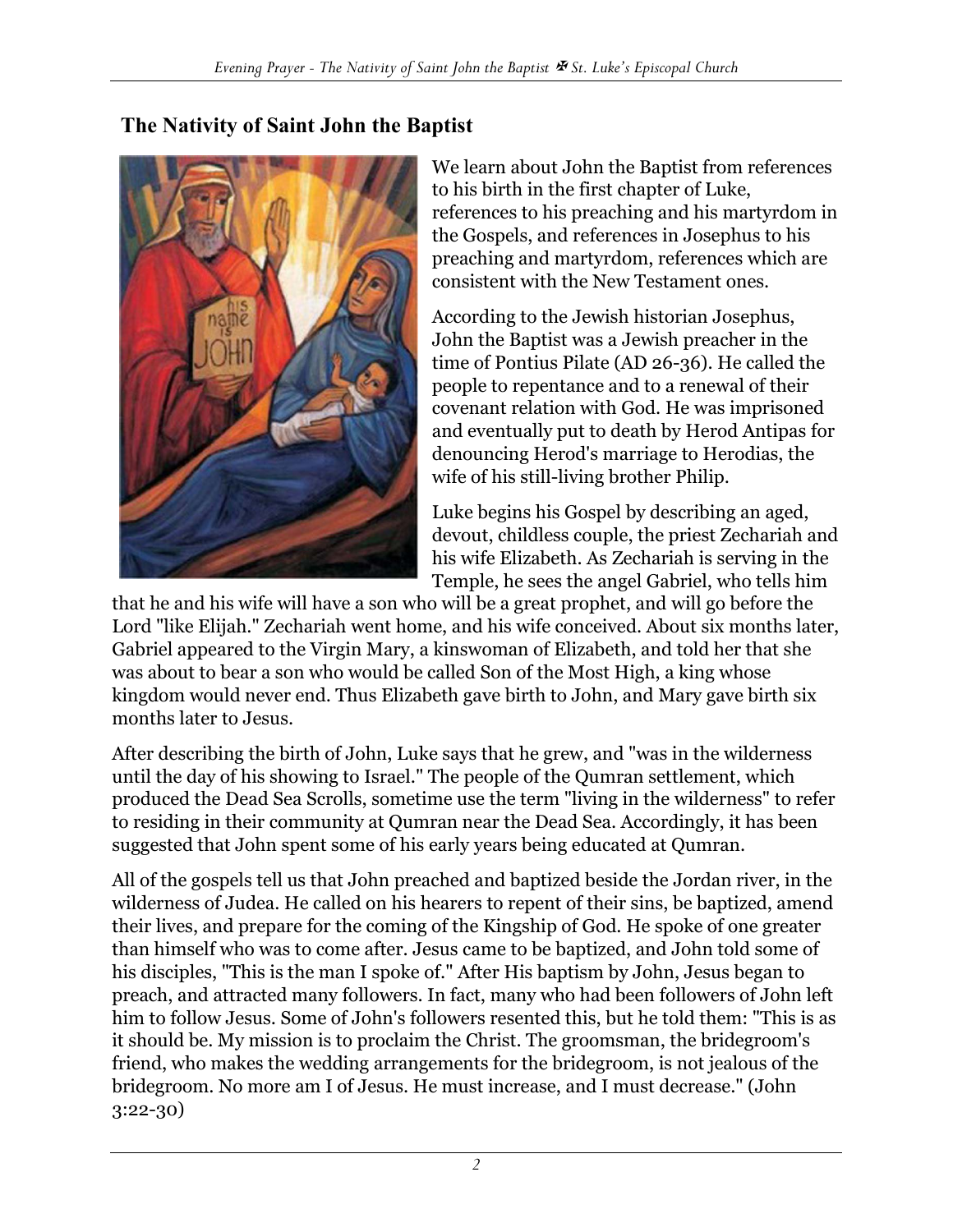John continued to preach, reproving sin and calling on everyone to repent. King Herod Antipas had divorced his wife and taken Herodias, the wife of his (still living) brother Philip. John rebuked him for this, and Herod, under pressure from Herodias, had John arrested, and eventually beheaded.

When John had been in prison for a while, he sent some of his followers to Jesus to ask, "Are you he that is to come, or is there another?" One way of understanding the question is as follows: "It was revealed to me that you are Israel's promised deliverer, and when I heard this, I rejoiced. I expected you to drive out Herod and the Romans, and rebuild the kingdom of David. But here I sit in prison, and there is no deliverance in sight? Perhaps I am ahead of schedule, and you are going to throw out the Romans next year. Perhaps I have misunderstood, and you have a different mission, and the Romans bit will be done by someone else. Please let me know what is happening."

Jesus replied by telling the messengers, "Go back to John, and tell him what you have seen, the miracles of healing and other miracles, and say, 'Blessed is he who does not lose faith in me.'" He then told the crowds: "John is a prophet and more than a prophet. He is the one spoken of in Malachi 3:1, the messenger who comes to prepare the way of the LORD. No man born of woman is greater than John, but the least in the Kingdom of God is greater than John."

This has commonly been understood to mean that John represents the climax of the long tradition of Jewish prophets looking forward to the promised deliverance, but that the deliverance itself is a greater thing. John is the climax of the Law. He lives in the wilderness, a life with no frills where food and clothing are concerned. He has renounced the joys of family life, and dedicated himself completely to his mission of preaching, of calling people to an observance of the law, to ordinary standards of virtue. In terms of natural goodness, no one is better than John. But he represents Law, not Grace. Among men born of woman, among the once-born, he has no superior. But anyone who has been born anew in the kingdom of God has something better than what John symbolizes. (Note that to say that John symbolizes something short of the Kingdom is not to say that John is himself excluded from the Kingdom.)

Traditionally, the Birth of Jesus is celebrated on 25 December. That means that the Birth of John is celebrated six months earlier on 24 June. The appearance of Gabriel to Mary, being assumed to be nine months before the birth of Jesus, is celebrated on 25 March and called the Annunciation, and the appearance of Gabriel to Zechariah in the Temple is celebrated by the East Orthodox on 23 September. At least for Christians in the Northern Hemisphere, these dates embody a rich symbolism.

*From text by James Kiefer*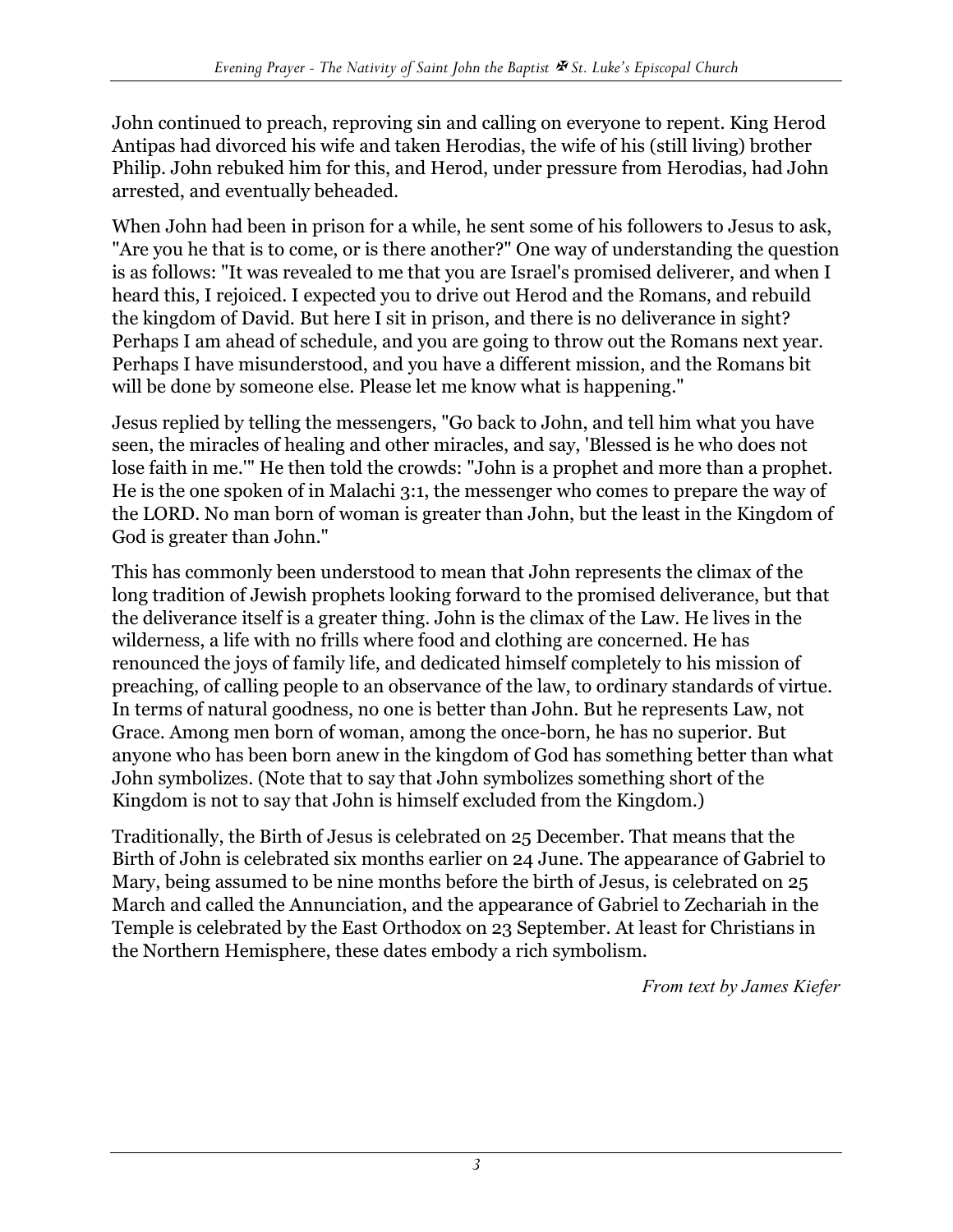## **Evening Prayer**

#### **The Nativity of Saint John the Baptist** Friday, June 24, 2022 **Service of Light**

*The Officiant says:*

Light and peace, in Jesus Christ our Lord.

*People* Thanks be to God.

Jesus said, "You are the light of the world. A city built on a hill cannot be hid. No one lights a lamp to put it under a bucket, but on a lamp-stand where it gives light for everyone in the house. And you, like the lamp, must shed light among your fellow men, so that they may see the good you do, and give glory to your Father in heaven." *Matthew 5:14-16*

*The Officiant then says:*

Let us pray.

Lighten our darkness, we beseech thee, O Lord; and by thy great mercy defend us from all perils and dangers of this night; for the love of thy only Son, our Savior, Jesus Christ. *Amen*.

*The Officiant says:*

Jesus said, "I am the light of the world; whoever follows me will not walk in darkness, but will have the light of life." *John 8:12*

#### **Confession of Sin**

*The Officiant then says:*

Dear friends in Christ, here in the presence of Almighty God, let us kneel in silence, and with penitent and obedient hearts confess our sins, so that we may obtain forgiveness by his infinite goodness and mercy.

*Silence may be kept. Officiant and People*

Most merciful God,

we confess that we have sinned against you

in thought, word, and deed,

by what we have done,

and by what we have left undone.

We have not loved you with our whole heart;

we have not loved our neighbors as ourselves.

We are truly sorry and we humbly repent.

For the sake of your Son Jesus Christ,

have mercy on us and forgive us;

that we may delight in your will,

and walk in your ways,

to the glory of your Name. Amen.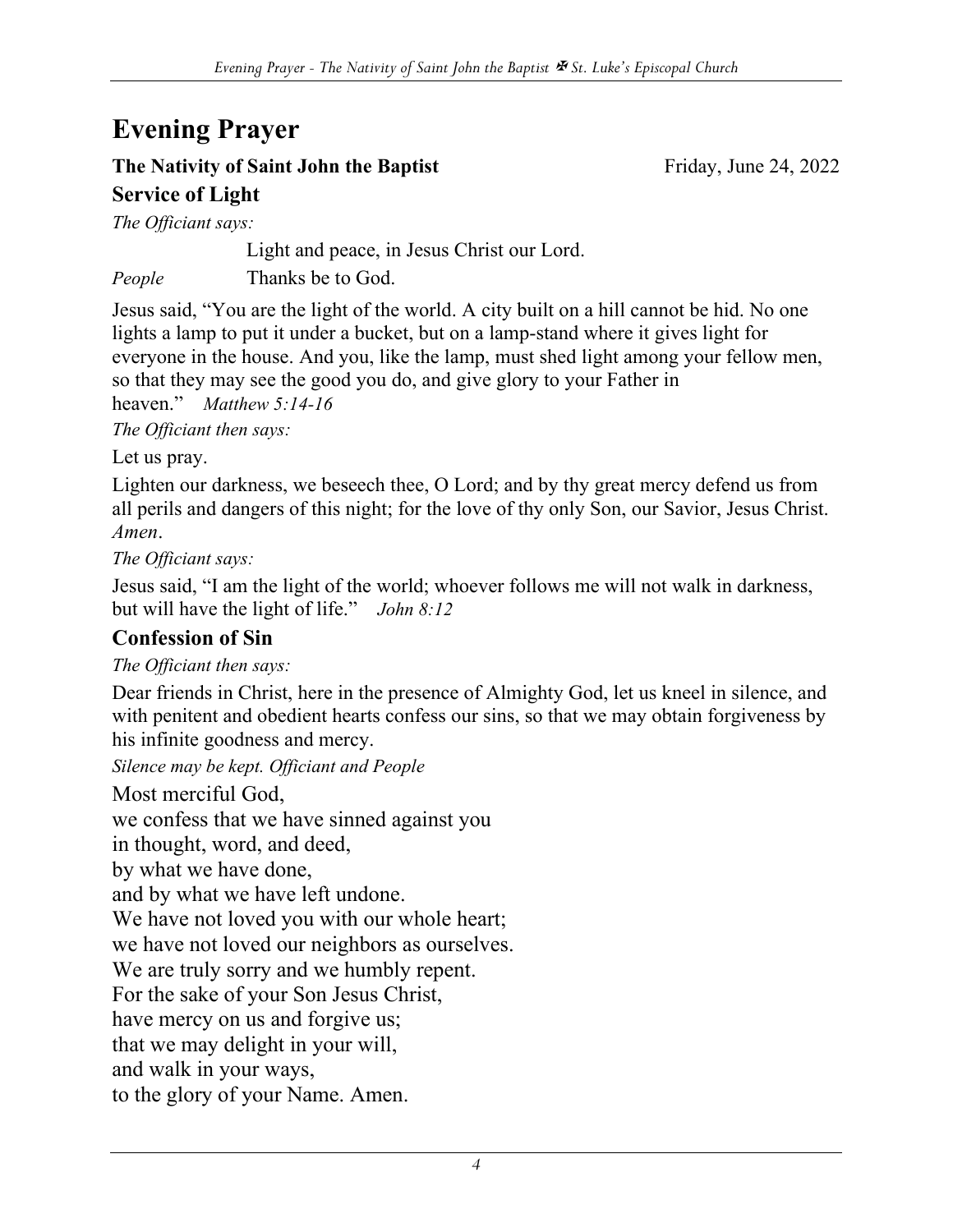#### *The Officiant stands and says*

Almighty God have mercy on you, forgive you all your sins through our Lord Jesus Christ, strengthen you in all goodness, and by the power of the Holy Spirit keep you in eternal life. *Amen*.

#### **Invitatory and Psalter**

*Officiant:* Lord, open our lips. *People:* And our mouth shall proclaim your praise. *Officiant and People:*

Glory to the Father, and to the Son, and to the Holy Spirit: as it was in the beginning, is now, and will be forever. Amen. Alleluia.

### **O Gracious Light**

#### *Phos hilaron*

*Lector* O gracious Light, pure brightness of the everliving Father in heaven, O Jesus Christ, holy and blessed! Now as we come to the setting of the sun, and our eyes behold the vesper light, we sing your praises, O God: Father, Son, and Holy Spirit. You are worthy at all times to be praised by happy voices, O Son of God, O Giver of life, and to be glorified through all the worlds.

#### **Psalm 85**

#### *Benedixisti, Domine*

- *Officiant* 1 You have been gracious to your land, O LORD, \* you have restored the good fortune of Jacob.
	- 2 You have forgiven the iniquity of your people \* and blotted out all their sins.
	- 3 You have withdrawn all your fury \* and turned yourself from your wrathful indignation.
	- 4 Restore us then, O God our Savior; \* let your anger depart from us.
	- 5 Will you be displeased with us forever? \* will you prolong your anger from age to age?
	- 6 Will you not give us life again, \* that your people may rejoice in you?
	- 7 Show us your mercy, O LORD, \*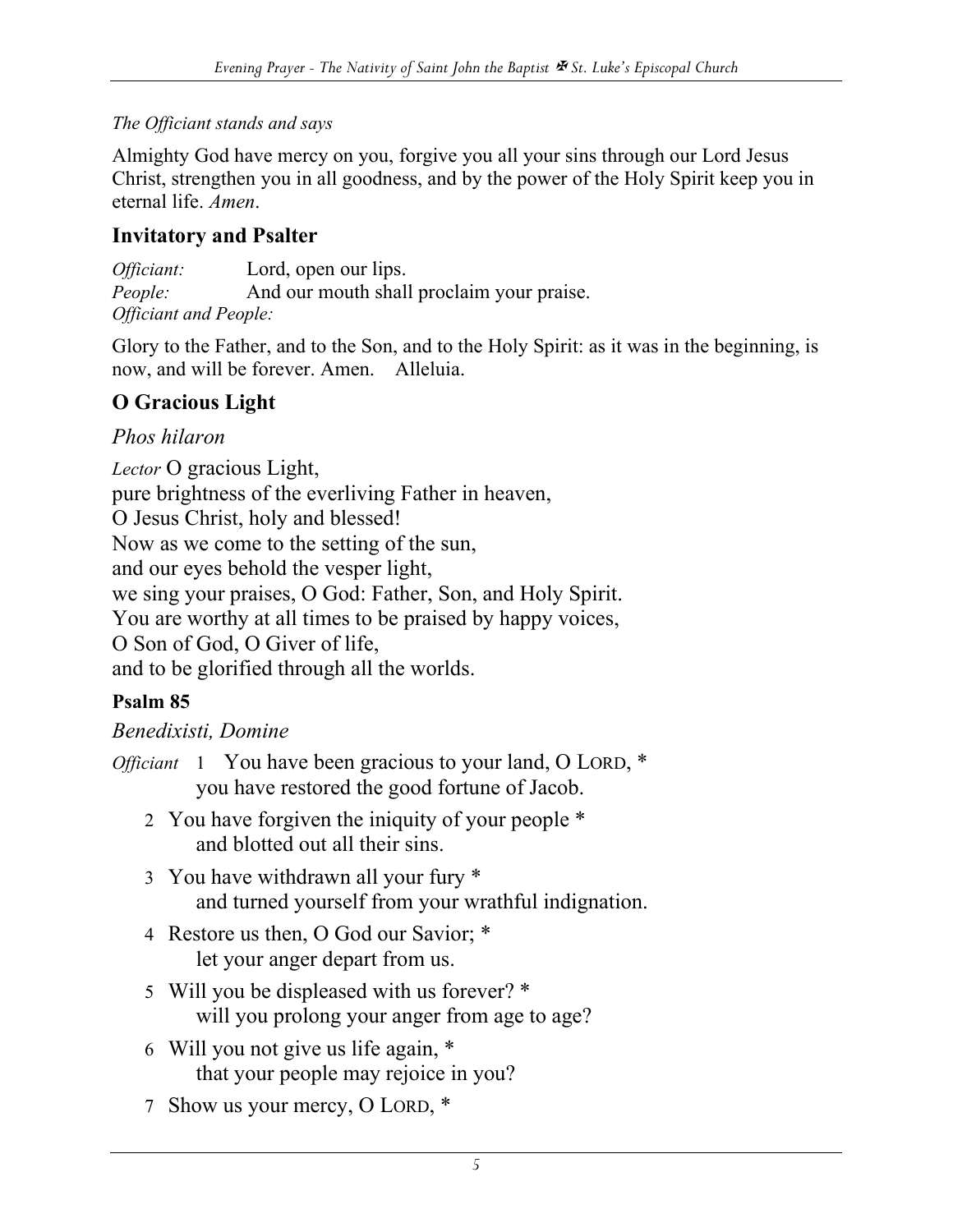and grant us your salvation.

- 8 I will listen to what the LORD God is saying, \* for he is speaking peace to his faithful people and to those who turn their hearts to him.
- 9 Truly, his salvation is very near to those who fear him, \* that his glory may dwell in our land.
- 10 Mercy and truth have met together; \* righteousness and peace have kissed each other.
- 11 Truth shall spring up from the earth, \* and righteousness shall look down from heaven.
- 12 The LORD will indeed grant prosperity, \* and our land will yield its increase.
- 13 Righteousness shall go before him, \* and peace shall be a pathway for his feet.

Glory to the Father, and to the Son, and to the Holy Spirit: as it was in the beginning, is now, and will be for ever. Amen.

### **Readings**

*A period of silence will follow each reading.*

#### **First Reading** Isaiah 40:1-11

*The people remain seated.*

*Lector:* A Reading from the book of the prophet Isaiah.

"Comfort, O comfort my people," says your God. "Speak tenderly to Jerusalem, and cry to her that she has served her term, that her penalty is paid, that she has received from the Lord's hand double for all her sins." A voice cries out: "In the wilderness prepare the way of the Lord, make straight in the desert a highway for our God. Every valley shall be lifted up, and every mountain and hill be made low; the uneven ground shall become level, and the rough places a plain. Then the glory of the Lord shall be revealed, and all people shall see it together, for the mouth of the Lord has spoken." A voice says, "Cry out!" And I said, "What shall I cry?" All people are grass, their constancy is like the flower of the field. The grass withers, the flower fades, when the breath of the Lord blows upon it; surely the people are grass. The grass withers, the flower fades; but the word of our God will stand forever. Get you up to a high mountain, O Zion, herald of good tidings; lift up your voice with strength, O Jerusalem, herald of good tidings, lift it up, do not fear; say to the cities of Judah, "Here is your God!" See, the Lord God comes with might, and his arm rules for him; his reward is with him, and his recompense before him. He will feed his flock like a shepherd; he will gather the lambs in his arms, and carry them in his bosom, and gently lead the mother sheep.

*Reader* Here ends the Reading.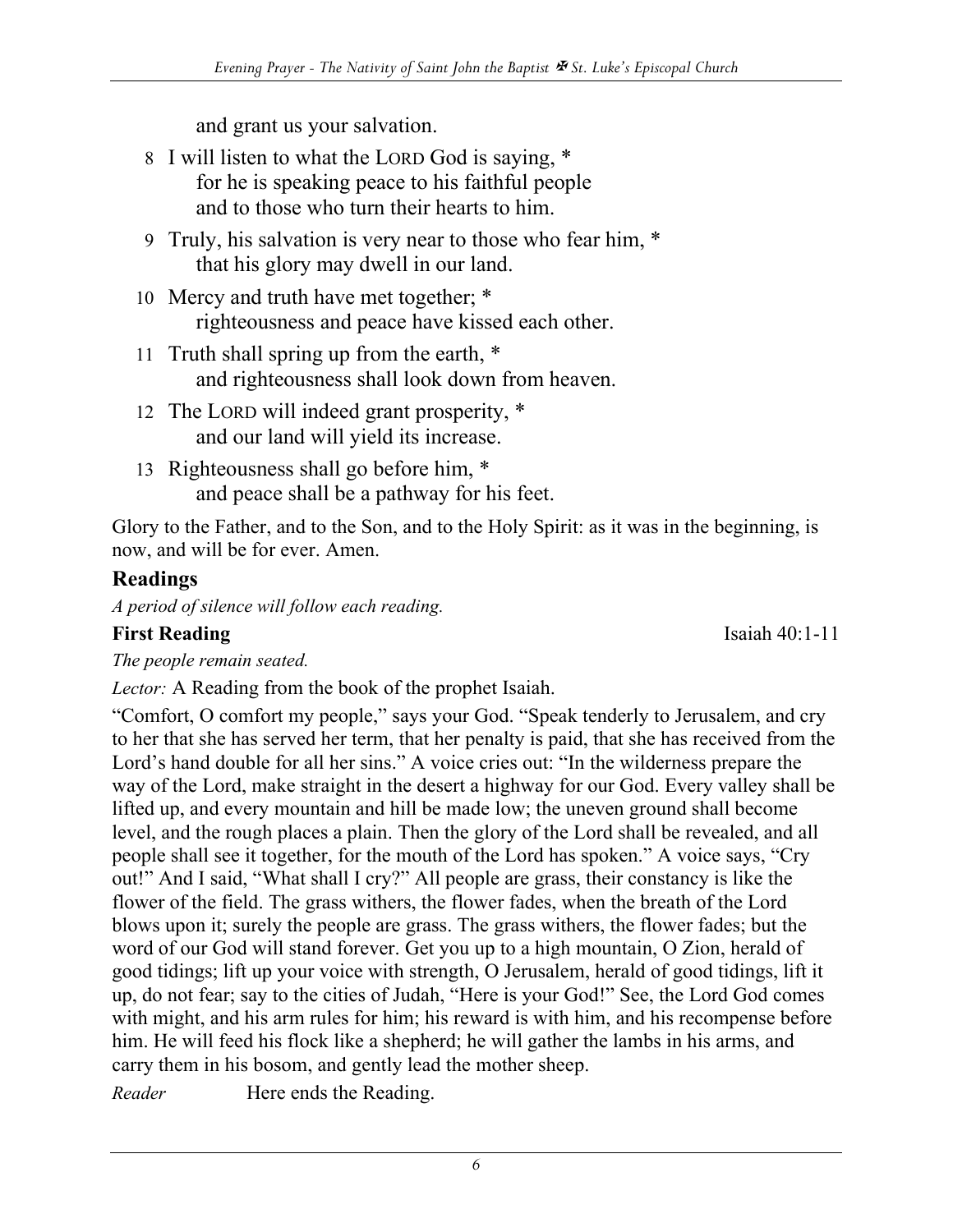#### **Canticle A Song in Praise of Wisdom**

*Officiant:* Wisdom is a reflection of eternal light, \* a flawless mirror of God's activity, an image of divine goodness. Though Wisdom is only one, \* she can accomplish everything; remaining self-contained, \* she transforms all around her. In every generation \* Wisdom enlightens holy souls, making them friends of God, \* making them prophets. For God loves nothing so much \* as the person who lives with Wisdom. She is more radiant than the sun, \* and outshines every constellation. She excels daylight by far, for day is eclipsed by night; \* but evil does not overshadow Wisdom. She spans the earth from pole to pole \* and orders all things well.

#### **Second Reading** Acts 13:14b-26

*Lector:* A Reading from the Acts of the Apostles.

On the Sabbath day Paul and his company went into the synagogue at Antioch and sat down. After the reading of the law and the prophets, the officials of the synagogue sent them a message, saying, "Brothers, if you have any word of exhortation for the people, give it." So Paul stood up and with a gesture began to speak: "You Israelites, and others who fear God, listen. The God of this people Israel chose our ancestors and made the people great during their stay in the land of Egypt, and with uplifted arm he led them out of it. For about forty years he put up with them in the wilderness. After he had destroyed seven nations in the land of Canaan, he gave them their land as an inheritance for about four hundred fifty years. After that he gave them judges until the time of the prophet Samuel. Then they asked for a king; and God gave them Saul son of Kish, a man of the tribe of Benjamin, who reigned for forty years. When he had removed him, he made David their king. In his testimony about him he said, 'I have found David, son of Jesse, to be a man after my heart, who will carry out all my wishes.' Of this man's posterity God has brought to Israel a Savior, Jesus, as he promised; before his coming John had already proclaimed a baptism of repentance to all the people of Israel. And as John was finishing his work, he said, 'What do you suppose that I am? I am not he. No, but one is coming after me; I am not worthy to untie the thong of the sandals on his feet.' My brothers, you descendants of Abraham's family, and others who fear God, to us the message of this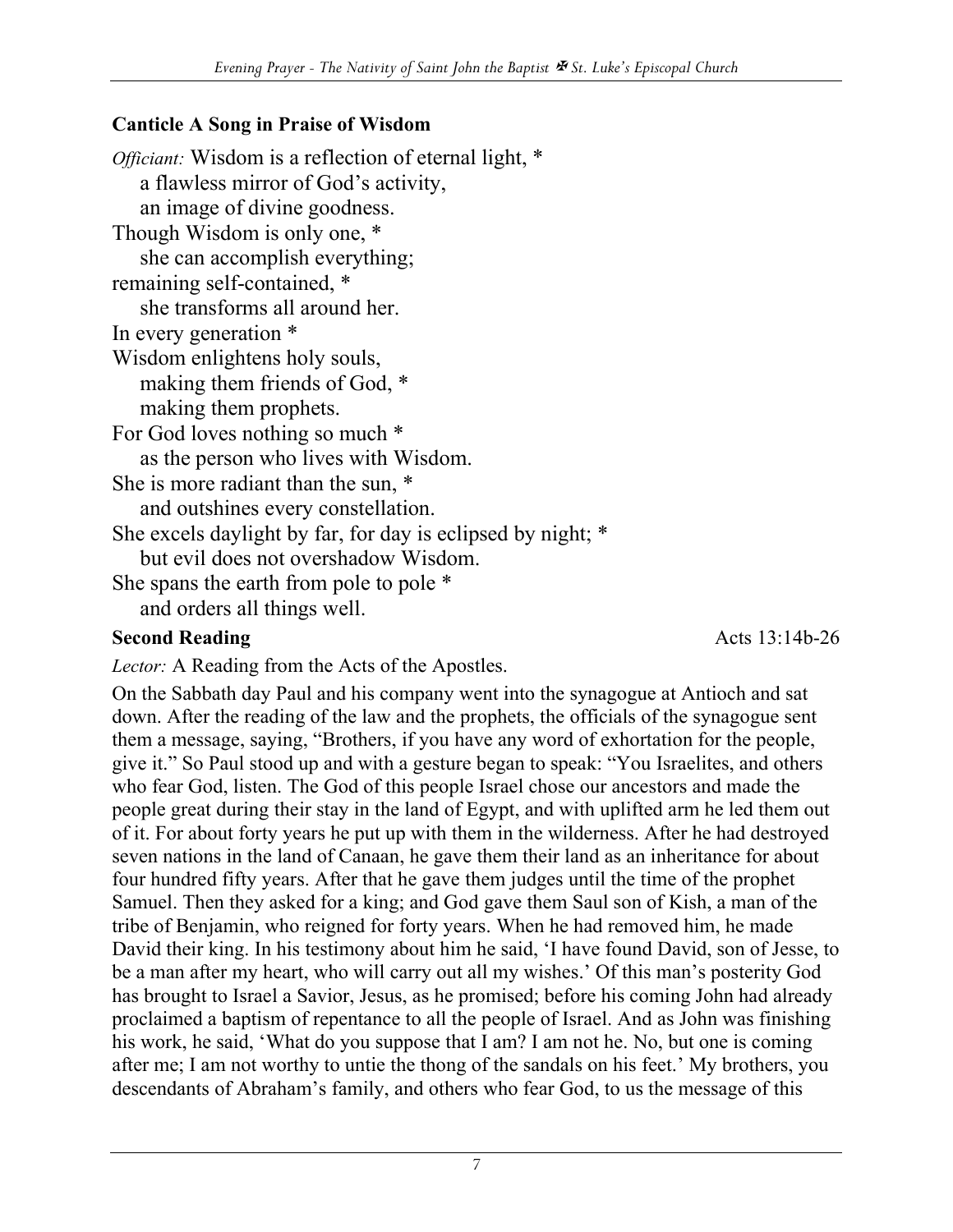salvation has been sent."

*Reader* Here ends the Reading.

#### **Canticle N**

*Officiant:* A Song of God's Love Beloved, let us love one another, \* for love is of God. Whoever does not love does not know God, \* for God is Love. In this the love of God was revealed among us, \* that God sent his only Son into the world, so that we might live through Jesus Christ. In this is love, not that we loved God but that God loved us \* and sent his Son that sins might be forgiven. Beloved, since God loved us so much, \* we ought also to love one another. For if we love one another, God abides in us, \* and God's love will be perfected in us. **Gospel Reading** Luke 1:57-80

#### *Lector:* A Reading from Luke.

The time came for Elizabeth to give birth, and she bore a son. Her neighbors and relatives heard that the Lord had shown his great mercy to her, and they rejoiced with her. On the eighth day they came to circumcise the child, and they were going to name him Zechariah after his father. But his mother said, "No; he is to be called John." They said to her, "None of your relatives has this name." Then they began motioning to his father to find out what name he wanted to give him. He asked for a writing tablet and wrote, "His name is John." And all of them were amazed. Immediately his mouth was opened and his tongue freed, and he began to speak, praising God. Fear came over all their neighbors, and all these things were talked about throughout the entire hill country of Judea. All who heard them pondered them and said, "What then will this child become?" For, indeed, the hand of the Lord was with him. Then his father Zechariah was filled with the Holy Spirit and spoke this prophecy: "Blessed be the Lord God of Israel, for he has looked favorably on his people and redeemed them. He has raised up a mighty savior for us in the house of his servant David, as he spoke through the mouth of his holy prophets from of old, that we would be saved from our enemies and from the hand of all who hate us. Thus he has shown the mercy promised to our ancestors, and has remembered his holy covenant, the oath that he swore to our ancestor Abraham, to grant us that we, being rescued from the hands of our enemies, might serve him without fear, in holiness and righteousness before him all our days. And you, child, will be called the prophet of the Most High; for you will go before the Lord to prepare his ways, to give knowledge of salvation to his people by the forgiveness of their sins. By the tender mercy of our God, the dawn from on high will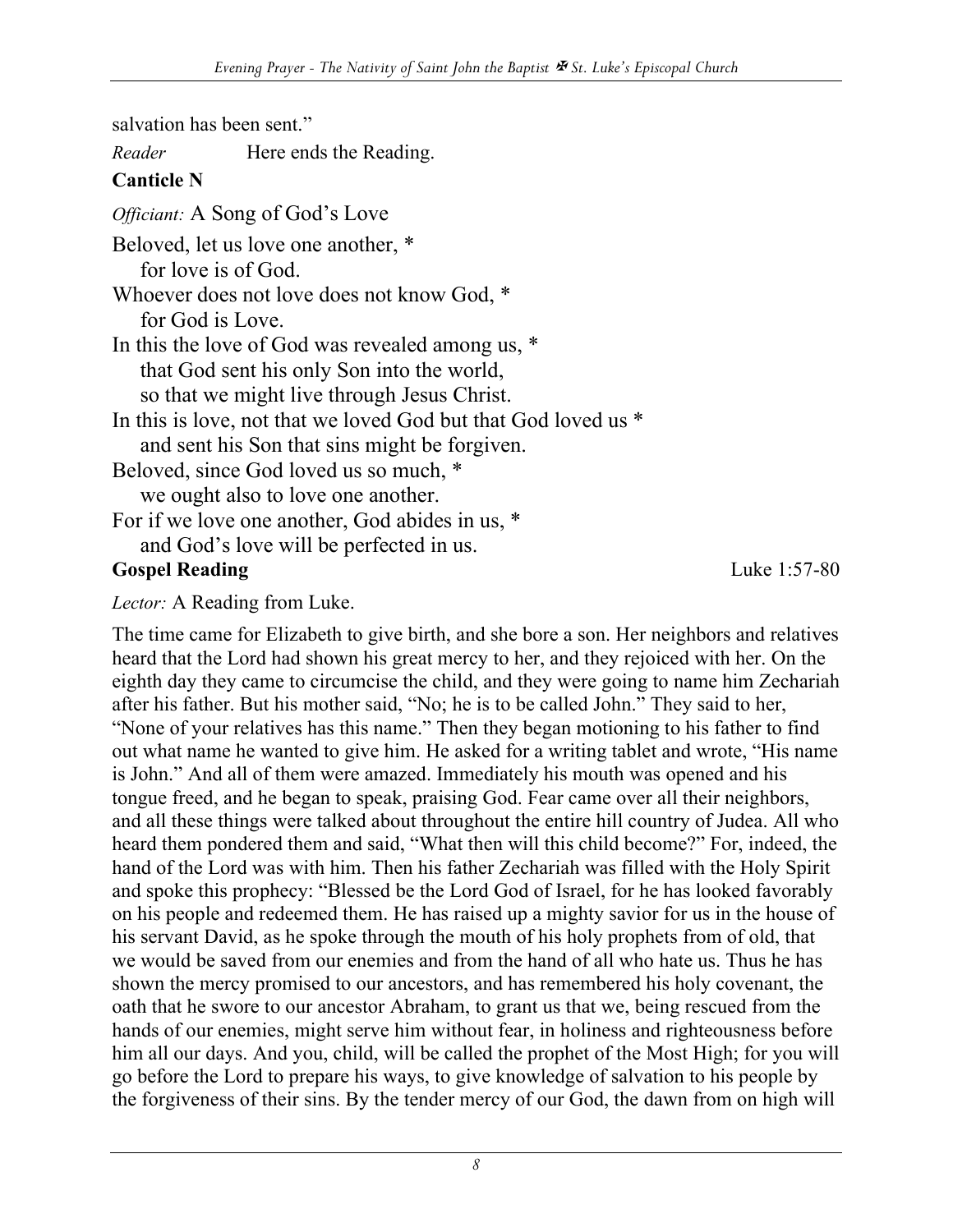break upon us, to give light to those who sit in darkness and in the shadow of death, to guide our feet into the way of peace." The child grew and became strong in spirit, and he was in the wilderness until the day he appeared publicly to Israel.

*Reader* The Word of the Lord.

*People* Thanks be to God.

#### **Canticle J**

*Officiant:* A Song of Judith

I will sing a new song to my God, \*

for you are great and glorious, wonderful in strength, invincible.

Let the whole creation serve you,  $*$ 

for you spoke and all things came into being.

You sent your breath and it formed them, \*

no one is able to resist your voice.

Mountains and seas are stirred to their depths, \*

rocks melt like wax at your presence.

But to those who fear you, \*

you continue to show mercy.

No sacrifice, however fragrant, can please you, \*

but whoever fears the Lord shall stand in your sight for ever.

**Homily Fr. Thomas C., Jackson** 

#### **Apostles' Creed**

I believe in God, the Father almighty, maker of heaven and earth; And in Jesus Christ his only Son our Lord; who was conceived by the Holy Ghost, born of the Virgin Mary, suffered under Pontius Pilate, was crucified, dead, and buried. He descended into hell. The third day he rose again from the dead. He ascended into heaven, and sitteth on the right hand of God the Father almighty. From thence he shall come to judge the quick and the dead. I believe in the Holy Ghost, the holy catholic Church, the communion of saints, the forgiveness of sins, the resurrection of the body, and the life everlasting. Amen.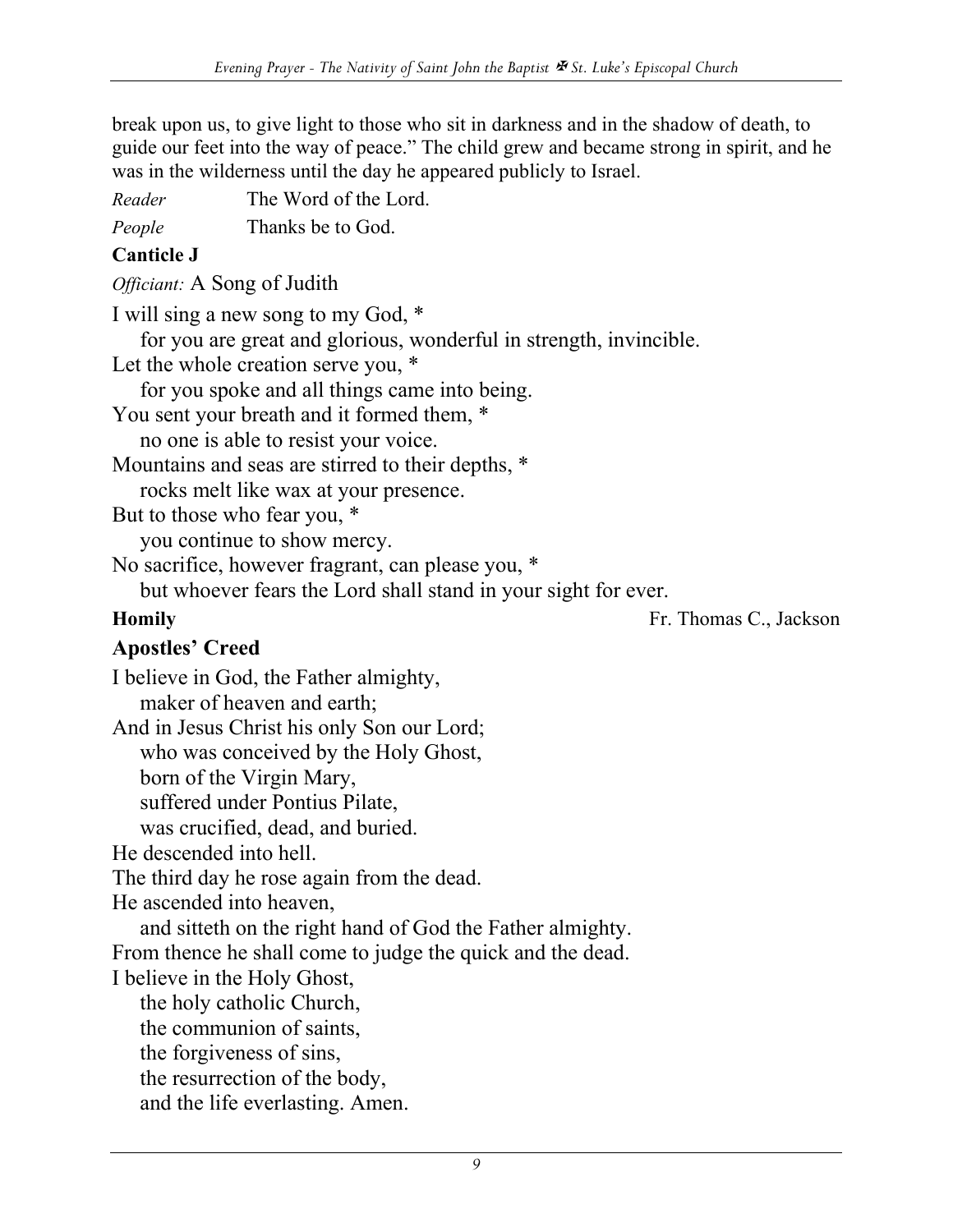#### **Prayers**

| <i><b>Officiant</b></i>      | Hear our cry, O God.      |
|------------------------------|---------------------------|
| People                       | And listen to our prayer. |
| <i><b>Officiant</b></i>      | Let us pray.              |
| <b>Officiant and People:</b> |                           |

Our Father, who art in heaven, hallowed be thy Name,

thy kingdom come, thy will be done, on earth as it is in heaven. Give us this day our daily bread. And forgive us our trespasses, as we forgive those

*The Officiant and People say responsively*

who trespass against us. And lead us not into temptation, but deliver us from evil. For thine is the kingdom, and the power, and the glory, for ever and ever. Amen.

**B.**

That this evening may be holy, good, and peaceful, *We entreat you, O Lord.*

That your holy angels may lead us in paths of peace and goodwill, *We entreat you, O Lord.*

That we may be pardoned and forgiven for our sins and offenses, *We entreat you, O Lord.*

That there may be peace to your Church and to the whole world, *We entreat you, O Lord.*

That we may depart this life in your faith and fear, and not be condemned before the great judgment seat of Christ, *We entreat you, O Lord.*

That we may be bound together by your Holy Spirit in the communion of NN. and all your saints, entrusting one another and all our life to Christ, *We entreat you, O Lord.*

*Collect of the Day*

#### *The Officiant then says*

Almighty God, by whose providence your servant John the Baptist was wonderfully born, and sent to prepare the way of your Son our Savior by preaching repentance: Make us so to follow his teaching and holy life, that we may truly repent according to his preaching; and, following his example, constantly speak the truth, boldly rebuke vice, and patiently suffer for the truth's sake; through Jesus Christ your Son our Lord, who lives and reigns with you and the Holy Spirit, one God, for ever and ever. *Amen.*

#### *A Collect for Saturdays*

O God, the source of eternal light: Shed forth your unending day upon us who watch for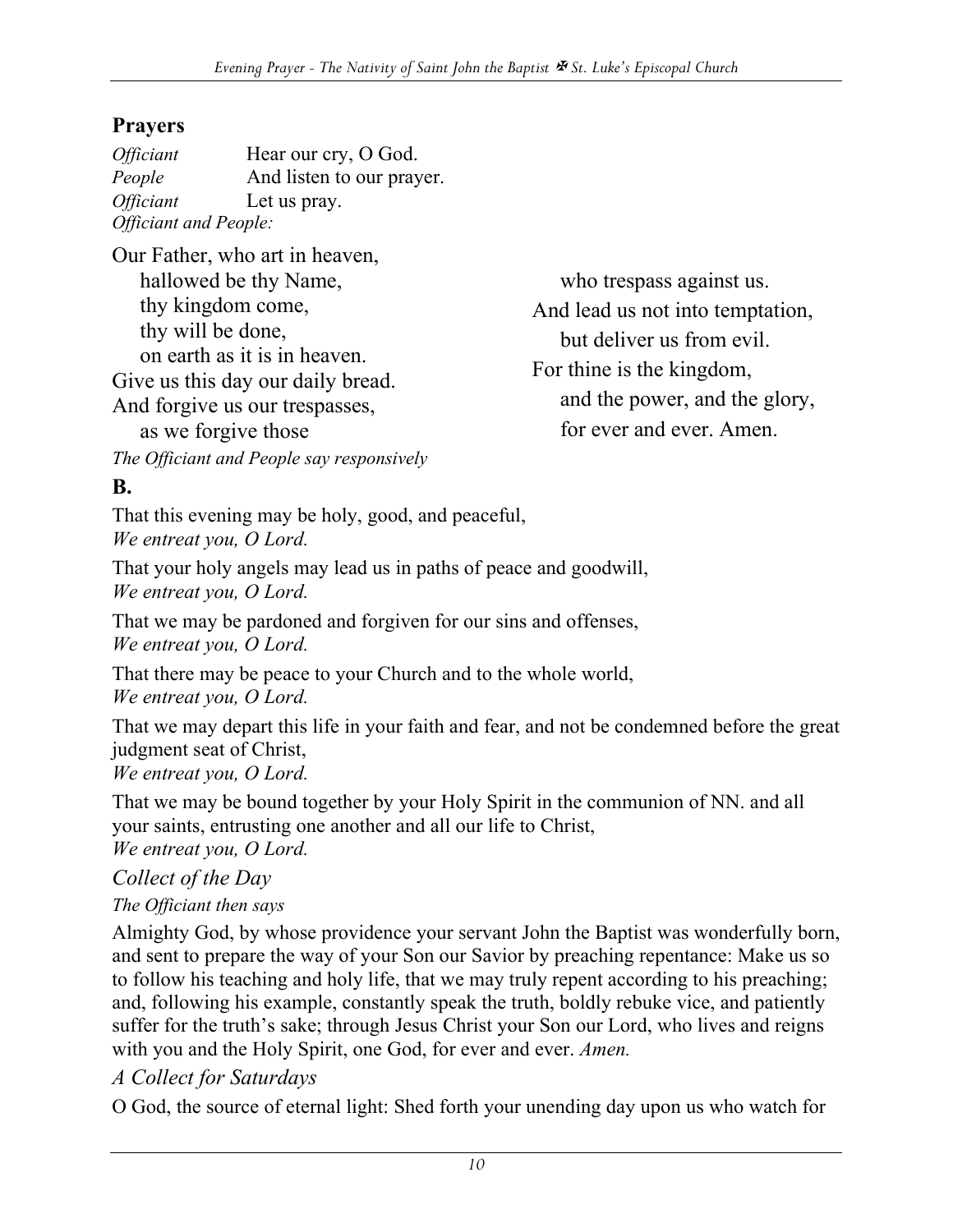you, that our lips may praise you, our lives may bless you, and our worship on the morrow give you glory; through Jesus Christ our Lord. *Amen*.

#### *A Collect for Protection*

O God, the life of all who live, the light of the faithful, the strength of those who labor, and the repose of the dead: We thank you for the blessings of the day that is past, and humbly ask for your protection through the coming night. Bring us in safety to the morning hours; through him who died and rose again for us, your Son our Savior Jesus Christ. *Amen*.

#### *A Collect for the Presence of Christ*

Lord Jesus, stay with us, for evening is at hand and the day is past; be our companion in the way, kindle our hearts, and awaken hope, that we may know you as you are revealed in Scripture and the breaking of bread. Grant this for the sake of your love. *Amen*.

Keep watch, dear Lord, with those who work, or watch, or weep this night, and give your angels charge over those who sleep. Tend the sick, Lord Christ; give rest to the weary, bless the dying, soothe the suffering, pity the afflicted, shield the joyous; and all for your love's sake. *Amen*.

#### **Office Hymn**

*When We All Get to Heaven* LEVAS 20

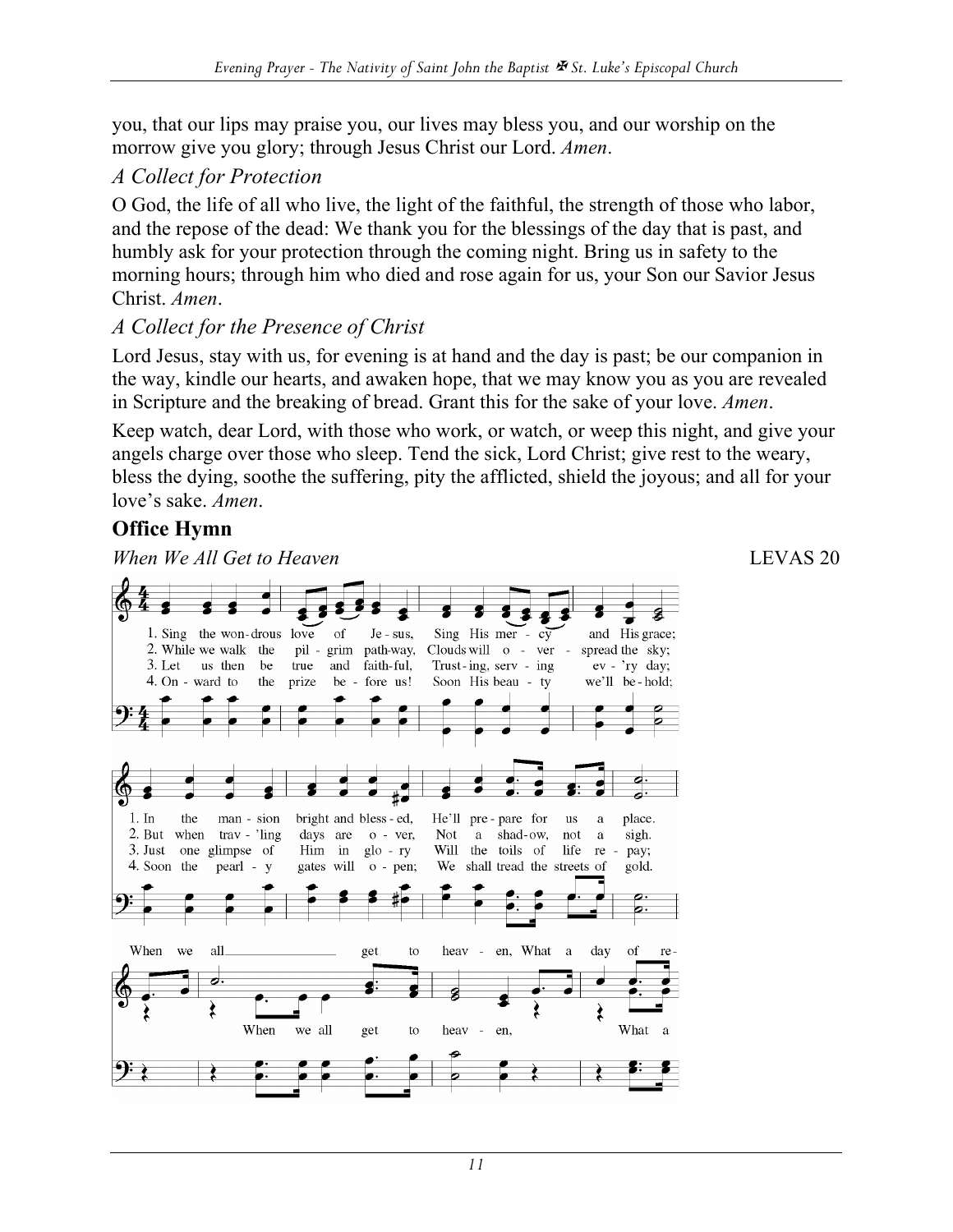

#### **Prayers of the People**

*Lector* We pray for an end to the brutal war in the Ukraine and for the restoration of peace to that land. We pray for peace in Afghanistan, Ethiopia, and all nations of the world. O Lord, let your Holy Spirit guide us to a path of peace. May the Church say Amen! Amen!

We pray for an end to gun violence in this city and all communities. We pray for those who are victims of antisemitism, systemic racism, or any form of prejudice. We pray for LGBTQA people as they face increasing hostility from some who claim to be 'Christians' yet refuse to love their neighbors. O Lord, let your Holy Spirit guide us into a path of reconciliation. May the Church say Amen! *Amen!* We pray for those addicted to drugs, alcohol, or prescription medicines. We pray for those who are beset with loneliness, who are bereft of hope, who can barely make it from paycheck to paycheck. We pray for the hungry in this neighborhood, those who cannot afford diapers for their children, and those who need clothes. O Lord, let your Holy Spirit guide us into a path of helping our neighbors heal, survive, and thrive. May the Church say Amen! *Amen!*

We pray for those show work in our schools, health care facilities, rehabilitation centers, and those who stock our supermarket shelves. We pray for those still struggle with COVID-19.We pray for those who have lost loved ones and we pray for all who died in the pandemic. O Lord, let your Holy Spirit guide us into a path of healing and renewal. May the Church say Amen! *Amen*